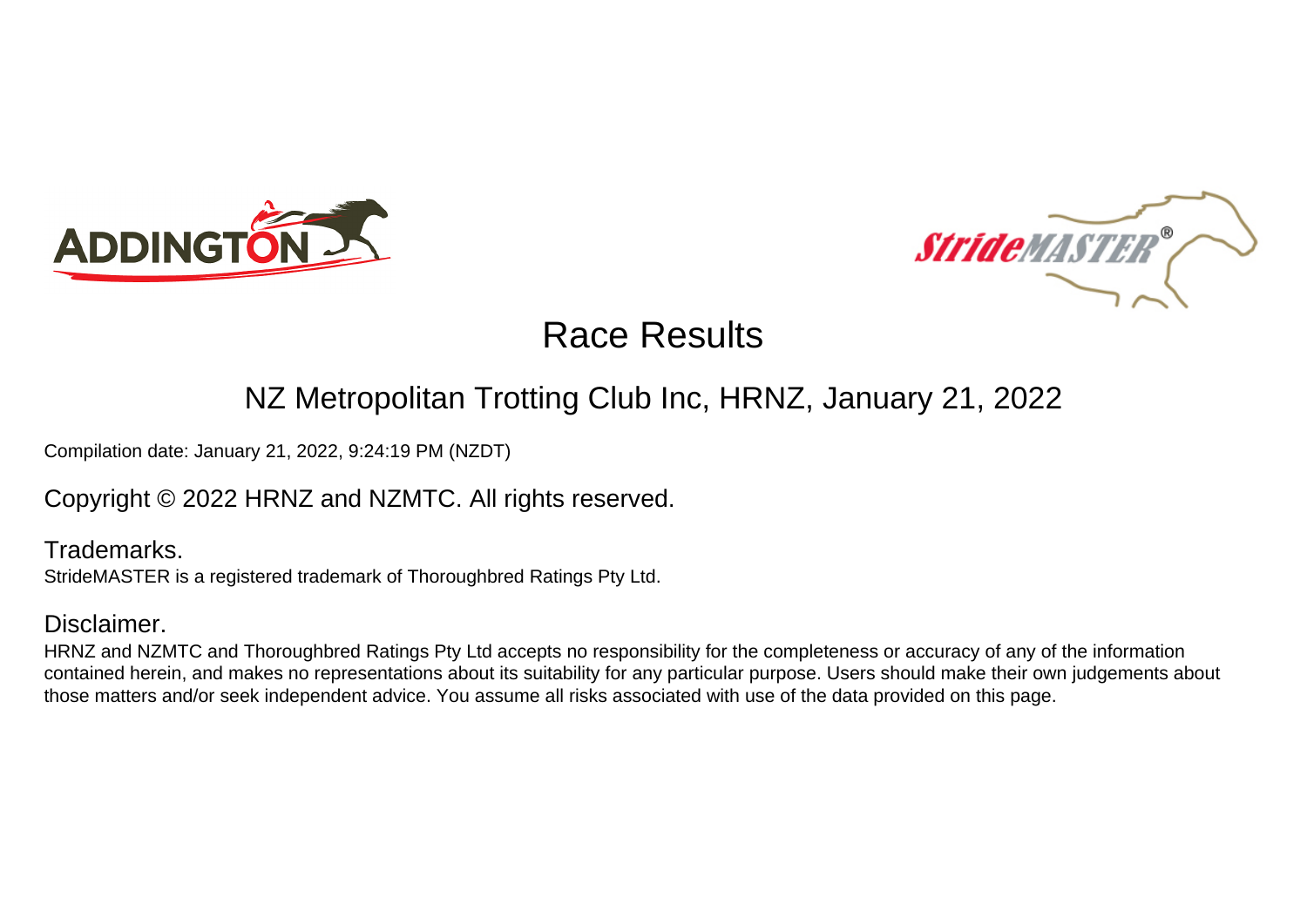



### January 21, 2022, Race 10, FIRST DIRECT TAXIS MOBILE PACE, Distance 1980m, Addington - Survey 1980m

0.6 s

|     | Result   TAB no. | Horse (Barrier)              | 1980 to                  | 1800m to | 1600m to | 1400m to | 1200m to | 1000m to | 800m to | 600 <sub>m</sub> to | 400m to          | 200 <sub>m</sub> to | <b>Total or</b> | Margin |
|-----|------------------|------------------------------|--------------------------|----------|----------|----------|----------|----------|---------|---------------------|------------------|---------------------|-----------------|--------|
| 1st |                  | Bollinger (1)                | 1800m                    | 1600m    | 1400m    | 1200m    | 1000m    | 800m     | 600m    | 400m                | 200 <sub>m</sub> | <b>WP</b>           | Average         |        |
|     |                  | Position in running (margin) | $\overline{\phantom{a}}$ | 1(0.0)   | 1(0.0)   | 1(0.0)   | 1(0.0)   | 1(0.0)   | 1(0.0)  | 1(0.0)              | 1(0.0)           | 1(0.0)              |                 | 0.00   |
|     |                  | Sectional time (s)           | 11.90                    | 13.93    | 14.98    | 15.41    | 16.09    | 15.28    | 14.22   | 14.35               | 14.30            | 13.94               |                 |        |
|     |                  | Cumulative time (s)          | 144.40                   | 132.50   | 118.57   | 103.59   | 88.18    | 72.09    | 56.81   | 42.59               | 28.24            | 13.94               | 2:24.40         |        |
|     |                  | Speed (m/s)                  | 15.13                    | 14.36    | 13.35    | 12.98    | 12.43    | 13.09    | 14.06   | 13.94               | 13.99            | 14.35               | 13.71           |        |
|     |                  | Stride length (m)            | 6.33                     | 6.54     | 6.27     | 6.23     | 6.12     | 6.12     | 6.43    | 6.44                | 6.43             | 6.54                | 6.34            |        |
|     |                  | Stride duration (s)          | 0.416                    | 0.455    | 0.469    | 0.480    | 0.493    | 0.467    | 0.457   | 0.462               | 0.460            | 0.456               | 0.462           |        |
|     |                  | Stride efficiency (%)        | 62.55                    | 66.76    | 61.35    | 60.65    | 58.62    | 58.44    | 64.65   | 64.72               | 64.53            | 66.88               | 62.82           |        |
|     |                  | Stride count                 | 28.45                    | 30.60    | 31.92    | 32.10    | 32.65    | 32.71    | 31.09   | 31.08               | 31.12            | 30.57               | 312.29          |        |







Stride duration











Note: Horizontal distance axis grid lines are 200m furlongs.

Disclaimer.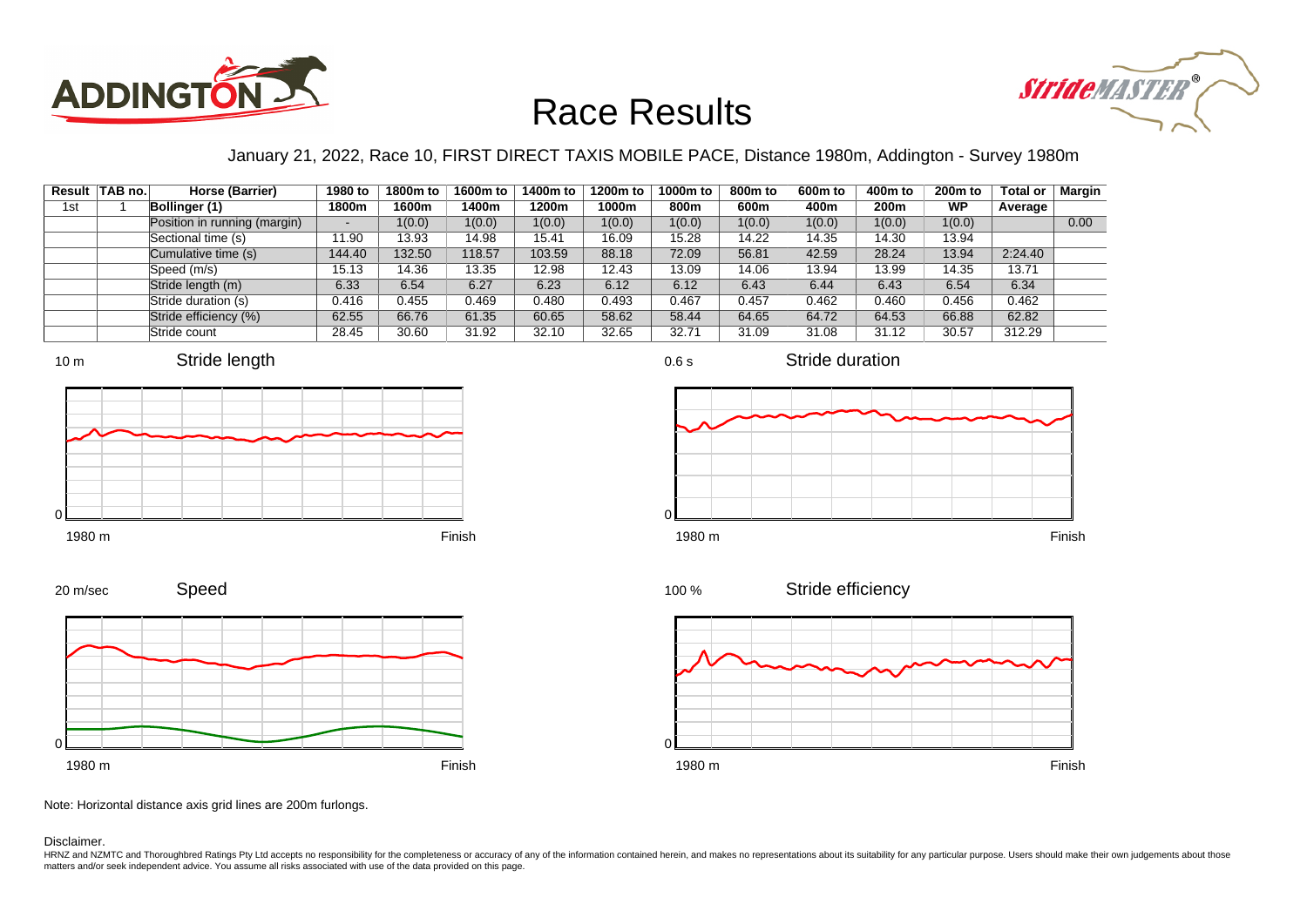



### January 21, 2022, Race 10, FIRST DIRECT TAXIS MOBILE PACE, Distance 1980m, Addington - Survey 1980m

0.6 s

|                 | Result TAB no. | Horse (Barrier)              | 1980 to                  | 1800m to | 1600m to | 1400m to | 1200m to | 1000m to | 800m to | 600 <sub>m</sub> to | 400m to | 200 <sub>m</sub> to | <b>Total or</b> | Margin |
|-----------------|----------------|------------------------------|--------------------------|----------|----------|----------|----------|----------|---------|---------------------|---------|---------------------|-----------------|--------|
| 2 <sub>nd</sub> |                | Woodlea Diego (3)            | 1800m                    | 1600m    | 1400m    | 1200m    | 1000m    | 800m     | 600m    | 400m                | 200m    | <b>WP</b>           | Average         |        |
|                 |                | Position in running (margin) | $\overline{\phantom{0}}$ | 3(1.1)   | 3(2.1)   | 3(1.8)   | 3(1.8)   | 2(1.8)   | 3(1.9)  | 3(1.9)              | 2(1.8)  | 2(2.1)              |                 | 3.20   |
|                 |                | Sectional time (s)           | 12.03                    | 14.10    | 14.93    | 15.41    | 16.08    | 15.30    | 14.22   | 14.33               | 14.35   | 14.22               |                 |        |
|                 |                | Cumulative time (s)          | 144.97                   | 132.94   | 118.84   | 103.91   | 88.50    | 72.42    | 57.12   | 42.90               | 28.57   | 14.22               | 2:24.97         |        |
|                 |                | Speed (m/s)                  | 14.97                    | 14.18    | 13.40    | 12.98    | 12.44    | 13.07    | 14.06   | 13.96               | 13.94   | 14.06               | 13.66           |        |
|                 |                | Stride length (m)            | 5.79                     | 5.75     | 5.58     | 5.54     | 5.37     | 5.42     | 5.73    | 5.69                | 5.65    | 5.75                | 5.62            |        |
|                 |                | Stride duration (s)          | 0.388                    | 0.405    | 0.417    | 0.427    | 0.431    | 0.414    | 0.407   | 0.408               | 0.405   | 0.409               | 0.412           |        |
|                 |                | Stride efficiency (%)        | 52.44                    | 51.61    | 48.69    | 48.03    | 44.99    | 45.84    | 51.23   | 50.62               | 49.83   | 51.60               | 49.37           |        |
|                 |                | Stride count                 | 31.07                    | 34.80    | 35.83    | 36.07    | 37.27    | 36.93    | 34.93   | 35.14               | 35.42   | 34.80               | 352.26          |        |







Stride duration



Stride efficiency 100 %



Speed 20 m/sec



Note: Horizontal distance axis grid lines are 200m furlongs.

#### Disclaimer.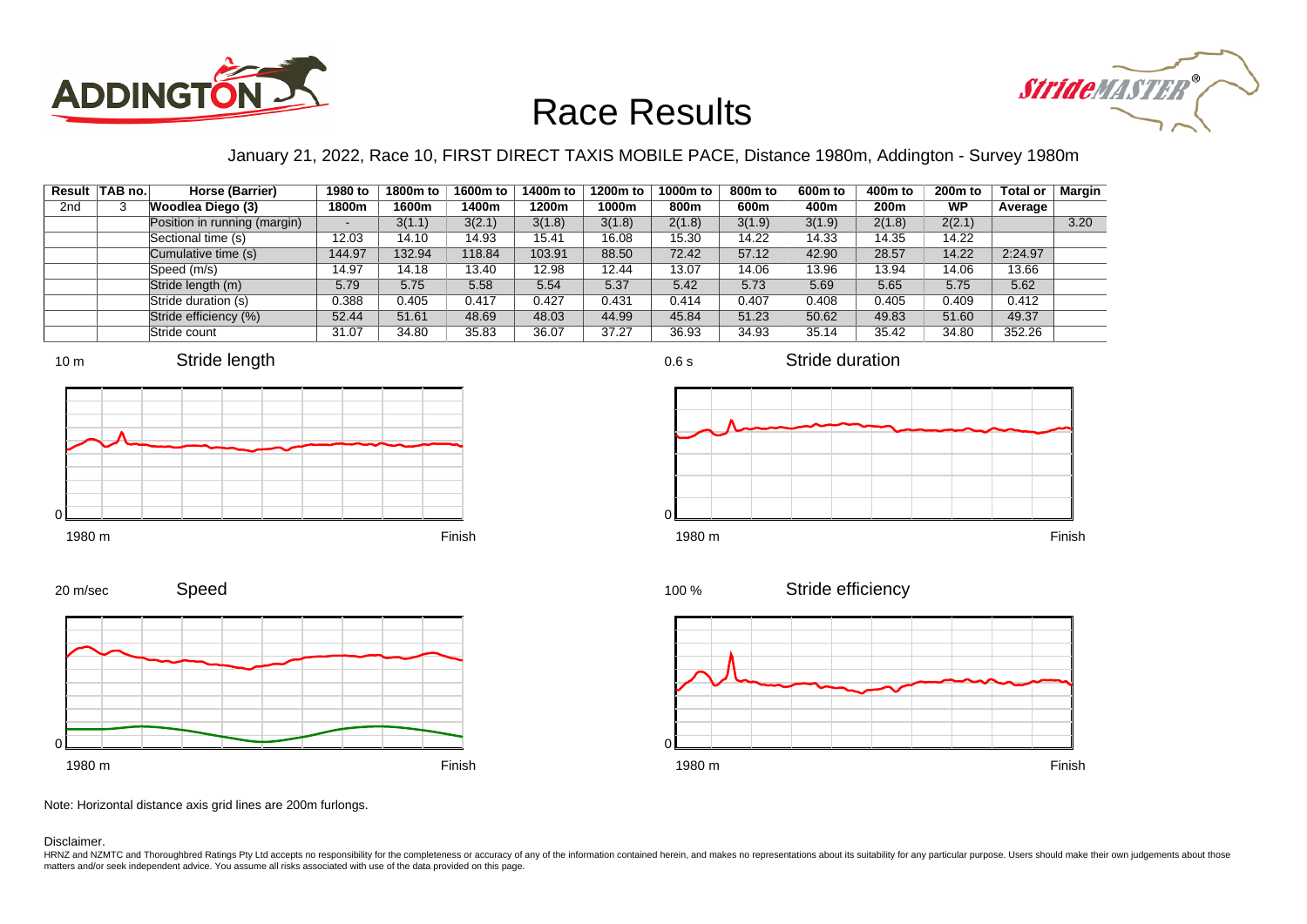



### January 21, 2022, Race 10, FIRST DIRECT TAXIS MOBILE PACE, Distance 1980m, Addington - Survey 1980m

|     | Result TAB no. | Horse (Barrier)              | 1980 to                  | 1800m to | 1600m to | 1400m to | 1200m to | 1000m to | 800m to | 600 <sub>m</sub> to | 400m to | 200 <sub>m</sub> to | <b>Total or</b> | Margin |
|-----|----------------|------------------------------|--------------------------|----------|----------|----------|----------|----------|---------|---------------------|---------|---------------------|-----------------|--------|
| 3rd |                | Pixie (8)                    | 1800m                    | 1600m    | 1400m    | 1200m    | 1000m    | 800m     | 600m    | 400m                | 200m    | <b>WP</b>           | Average         |        |
|     |                | Position in running (margin) | $\overline{\phantom{0}}$ | 9(6.9)   | 6(7.2)   | 7(5.9)   | 6(5.4)   | 7(5.3)   | 7(5.6)  | 6(5.1)              | 7(5.3)  | 5(5.9)              |                 | 4.80   |
|     |                | Sectional time (s)           | 12.90                    | 13.98    | 14.76    | 15.34    | 16.08    | 15.32    | 14.14   | 14.38               | 14.39   | 13.98               |                 |        |
|     |                | Cumulative time (s)          | 145.27                   | 132.37   | 118.39   | 103.63   | 88.29    | 72.21    | 56.89   | 42.75               | 28.37   | 13.98               | 2:25.27         |        |
|     |                | Speed (m/s)                  | 13.96                    | 14.31    | 13.55    | 13.04    | 12.44    | 13.05    | 14.14   | 13.91               | 13.90   | 14.31               | 13.63           |        |
|     |                | Stride length (m)            | 5.94                     | 6.08     | 6.06     | 5.91     | 5.73     | 5.74     | 6.14    | 6.05                | 5.94    | 6.02                | 5.96            |        |
|     |                | Stride duration (s)          | 0.427                    | 0.425    | 0.447    | 0.453    | 0.461    | 0.440    | 0.434   | 0.435               | 0.428   | 0.421               | 0.437           |        |
|     |                | Stride efficiency (%)        | 55.07                    | 57.77    | 57.34    | 54.60    | 51.31    | 51.53    | 58.83   | 57.24               | 55.22   | 56.66               | 55.48           |        |
|     |                | Stride count                 | 30.32                    | 32.89    | 33.02    | 33.83    | 34.90    | 34.83    | 32.60   | 33.05               | 33.64   | 33.21               | 332.29          |        |







Stride duration



0.6 s

 $\Omega$ 



Stride efficiency 100 %



Speed 20 m/sec



Note: Horizontal distance axis grid lines are 200m furlongs.

#### Disclaimer.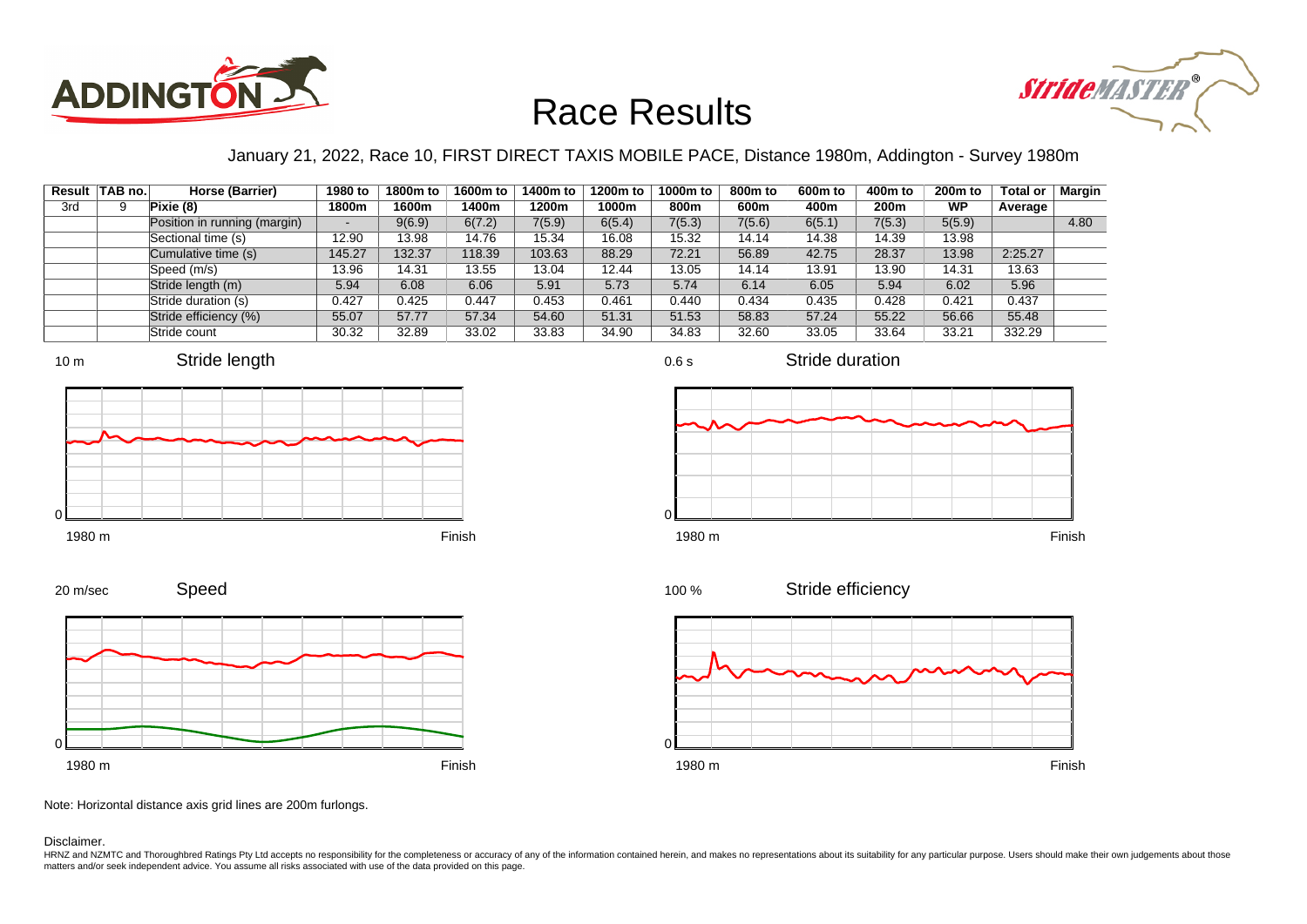



### January 21, 2022, Race 10, FIRST DIRECT TAXIS MOBILE PACE, Distance 1980m, Addington - Survey 1980m

|     | Result TAB no. | Horse (Barrier)              | 1980 to                  | 1800m to | 1600m to | 1400m to | 1200m to | 1000m to | 800m to | 600 <sub>m</sub> to | 400m to | 200 <sub>m</sub> to | <b>Total or</b> | Margin |
|-----|----------------|------------------------------|--------------------------|----------|----------|----------|----------|----------|---------|---------------------|---------|---------------------|-----------------|--------|
| 4th |                | Sneak A Peek (7)             | 1800m                    | 1600m    | 1400m    | 1200m    | 1000m    | 800m     | 600m    | 400m                | 200m    | <b>WP</b>           | Average         |        |
|     |                | Position in running (margin) | $\overline{\phantom{0}}$ | 5(2.6)   | 9(11.7)  | 9(10.2)  | 9(9.7)   | 9(9.8)   | 9(8.3)  | 9(8.4)              | 8(6.9)  | 8(7.7)              |                 | 5.50   |
|     |                | Sectional time (s)           | 12.02                    | 15.44    | 14.72    | 15.34    | 16.11    | 15.03    | 14.23   | 14.10               | 14.44   | 13.96               |                 |        |
|     |                | Cumulative time (s)          | 145.39                   | 133.37   | 117.93   | 103.21   | 87.87    | 71.76    | 56.73   | 42.50               | 28.40   | 13.96               | 2:25.39         |        |
|     |                | Speed (m/s)                  | 14.98                    | 12.95    | 13.59    | 13.04    | 12.41    | 13.31    | 14.05   | 14.18               | 13.85   | 14.33               | 13.62           |        |
|     |                | Stride length (m)            | 6.18                     | 5.82     | 6.04     | 5.96     | 5.69     | 5.87     | 6.06    | 6.02                | 5.97    | 5.93                | 5.95            |        |
|     |                | Stride duration (s)          | 0.423                    | 0.450    | 0.445    | 0.457    | 0.458    | 0.441    | 0.431   | 0.424               | 0.431   | 0.414               | 0.437           |        |
|     |                | Stride efficiency (%)        | 59.67                    | 52.98    | 57.06    | 55.57    | 50.55    | 53.81    | 57.33   | 56.56               | 55.67   | 54.91               | 55.29           |        |
|     |                | Stride count                 | 29.13                    | 34.35    | 33.10    | 33.54    | 35.16    | 34.08    | 33.02   | 33.24               | 33.51   | 33.74               | 332.87          |        |













Speed 20 m/sec



Note: Horizontal distance axis grid lines are 200m furlongs.

#### Disclaimer.

HRNZ and NZMTC and Thoroughbred Ratings Pty Ltd accepts no responsibility for the completeness or accuracy of any of the information contained herein, and makes no representations about its suitability for any particular p matters and/or seek independent advice. You assume all risks associated with use of the data provided on this page.

0.6 s

Stride duration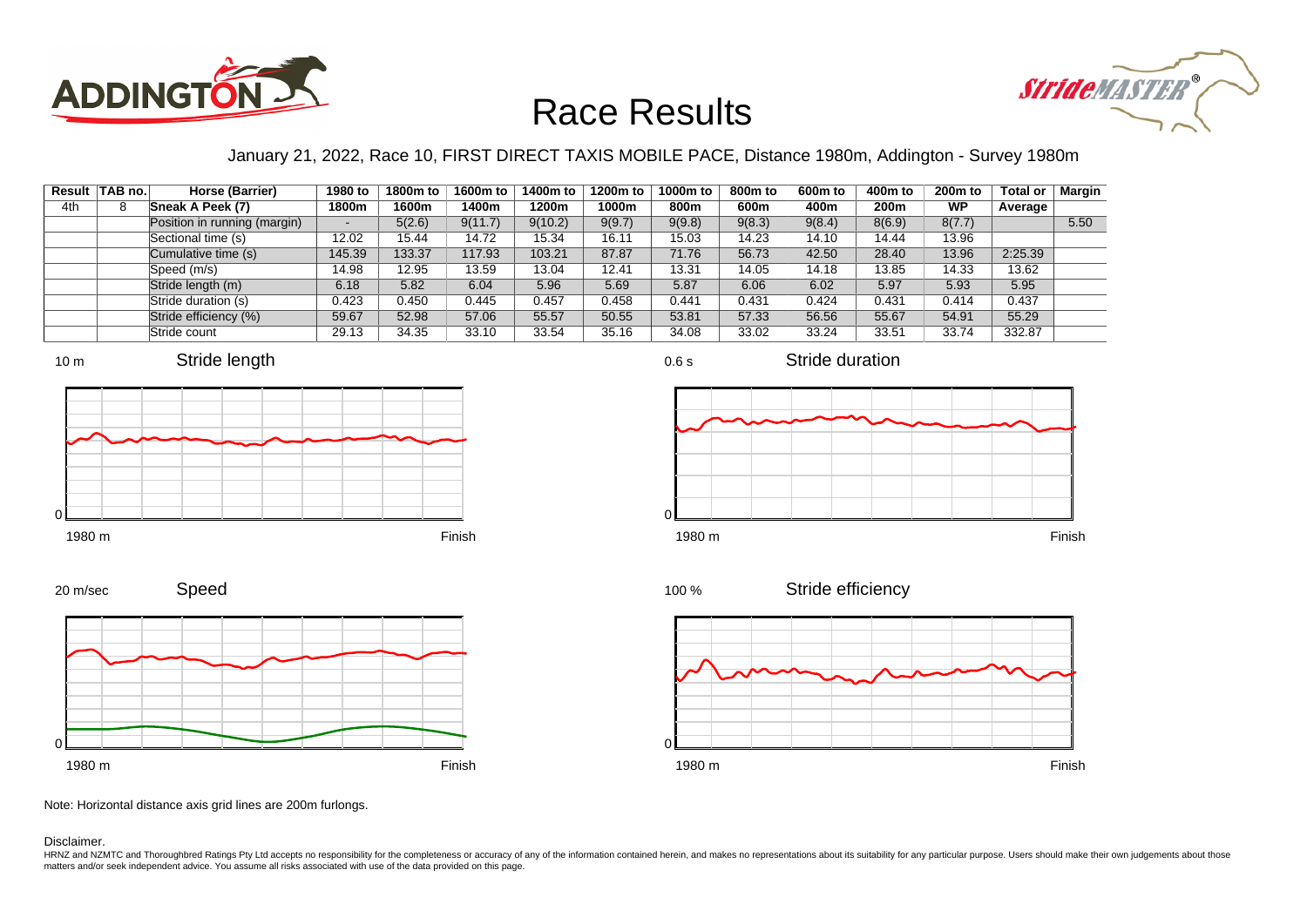



### January 21, 2022, Race 10, FIRST DIRECT TAXIS MOBILE PACE, Distance 1980m, Addington - Survey 1980m

|     | Result TAB no. | Horse (Barrier)              | 1980 to                  | 1800m to | 1600m to | 1400m to | 1200m to | 1000m to | 800m to | 600 <sub>m</sub> to | 400m to | 200 <sub>m</sub> to | <b>Total or</b> | Margin |
|-----|----------------|------------------------------|--------------------------|----------|----------|----------|----------|----------|---------|---------------------|---------|---------------------|-----------------|--------|
| 5th | 10             | I'll Write The (9)           | 1800m                    | 1600m    | 1400m    | 1200m    | 1000m    | 800m     | 600m    | 400m                | 200m    | <b>WP</b>           | Average         |        |
|     |                | Position in running (margin) | $\overline{\phantom{0}}$ | 6(2.7)   | 4(4.5)   | 5(4.7)   | 5(4.2)   | 4(3.5)   | 5(3.6)  | 5(3.2)              | 4(3.5)  | 3(4.3)              |                 | 5.80   |
|     |                | Sectional time (s)           | 12.13                    | 14.23    | 15.01    | 15.34    | 15.96    | 15.29    | 14.16   | 14.39               | 14.44   | 14.49               |                 |        |
|     |                | Cumulative time (s)          | 145.44                   | 133.31   | 119.08   | 104.07   | 88.73    | 72.77    | 57.48   | 43.32               | 28.93   | 14.49               | 2:25.44         |        |
|     |                | Speed (m/s)                  | 14.84                    | 14.05    | 13.32    | 13.04    | 12.53    | 13.08    | 14.12   | 13.90               | 13.85   | 13.80               | 13.61           |        |
|     |                | Stride length (m)            | 6.40                     | 6.49     | 6.38     | 6.28     | 6.15     | 6.08     | 6.46    | 6.44                | 6.39    | 6.33                | 6.34            |        |
|     |                | Stride duration (s)          | 0.422                    | 0.462    | 0.479    | 0.482    | 0.491    | 0.465    | 0.458   | 0.464               | 0.461   | 0.459               | 0.465           |        |
|     |                | Stride efficiency (%)        | 63.99                    | 65.86    | 63.55    | 61.68    | 59.03    | 57.75    | 65.29   | 64.85               | 63.79   | 62.70               | 62.76           |        |
|     |                | Stride count                 | 28.13                    | 30.81    | 31.36    | 31.84    | 32.54    | 32.90    | 30.94   | 31.05               | 31.30   | 31.57               | 312.44          |        |







Stride duration









Note: Horizontal distance axis grid lines are 200m furlongs.

Disclaimer.

HRNZ and NZMTC and Thoroughbred Ratings Pty Ltd accepts no responsibility for the completeness or accuracy of any of the information contained herein, and makes no representations about its suitability for any particular p matters and/or seek independent advice. You assume all risks associated with use of the data provided on this page.

0.6 s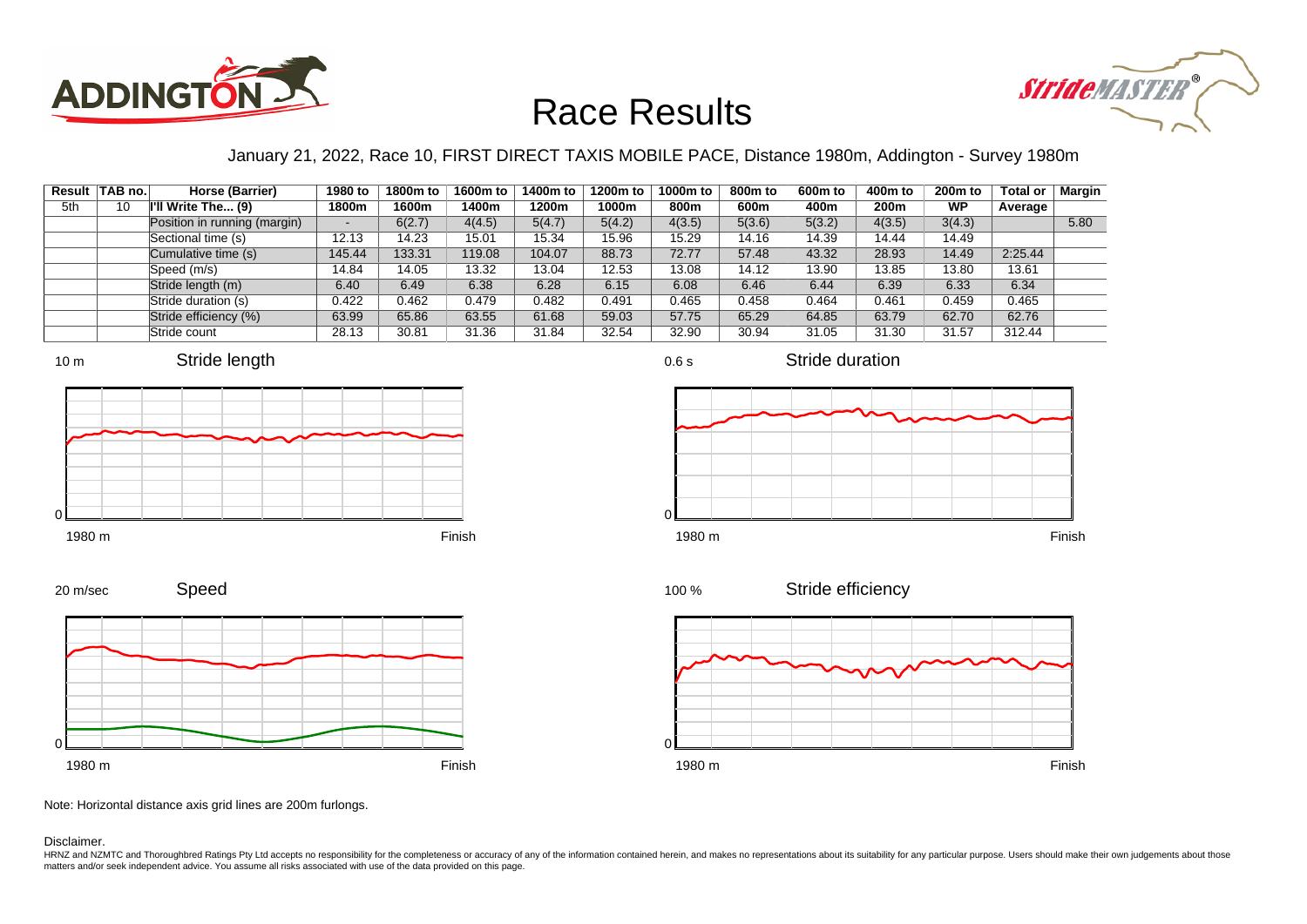



### January 21, 2022, Race 10, FIRST DIRECT TAXIS MOBILE PACE, Distance 1980m, Addington - Survey 1980m

|     | Result TAB no. | Horse (Barrier)              | 1980 to | 1800m to | 1600m to | 1400m to | 1200m to | 1000m to | 800 <sub>m</sub> to | 600m to | 400m to | 200 <sub>m</sub> to | <b>Total or</b> | Margin |
|-----|----------------|------------------------------|---------|----------|----------|----------|----------|----------|---------------------|---------|---------|---------------------|-----------------|--------|
| 6th |                | Come Together (5)            | 1800m   | 1600m    | 1400m    | 1200m    | 1000m    | 800m     | 600m                | 400m    | 200m    | <b>WP</b>           | Average         |        |
|     |                | Position in running (margin) | -       | 4(2.6)   | 8(9.9)   | 8(8.2)   | 8(7.8)   | 8(7.1)   | 8(6.8)              | 8(6.6)  | 6(5.2)  | 6(6.6)              |                 | 7.50   |
|     |                | Sectional time (s)           | 12.24   | 15.15    | 14.70    | 15.34    | 15.98    | 15.22    | 14.19               | 14.11   | 14.55   | 14.27               |                 |        |
|     |                | Cumulative time (s)          | 145.75  | 133.51   | 118.36   | 103.66   | 88.32    | 72.34    | 57.12               | 42.93   | 28.82   | 14.27               | 2:25.75         |        |
|     |                | Speed (m/s)                  | 14.71   | 13.20    | 13.61    | 13.04    | 12.52    | 13.14    | 14.09               | 14.17   | 13.75   | 14.02               | 13.59           |        |
|     |                | Stride length (m)            | 6.35    | 5.99     | 6.30     | 6.26     | 5.96     | 6.10     | 6.41                | 6.39    | 6.21    | 6.36                | 6.22            |        |
|     |                | Stride duration (s)          | 0.431   | 0.453    | 0.463    | 0.480    | 0.476    | 0.464    | 0.455               | 0.451   | 0.452   | 0.453               | 0.458           |        |
|     |                | Stride efficiency (%)        | 62.92   | 56.00    | 61.95    | 61.15    | 55.46    | 58.08    | 64.14               | 63.79   | 60.23   | 63.12               | 60.55           |        |
|     |                | Stride count                 | 28.37   | 33.41    | 31.76    | 31.97    | 33.57    | 32.81    | 31.22               | 31.30   | 32.21   | 31.47               | 318.09          |        |



















Note: Horizontal distance axis grid lines are 200m furlongs.

Disclaimer.

20 m/sec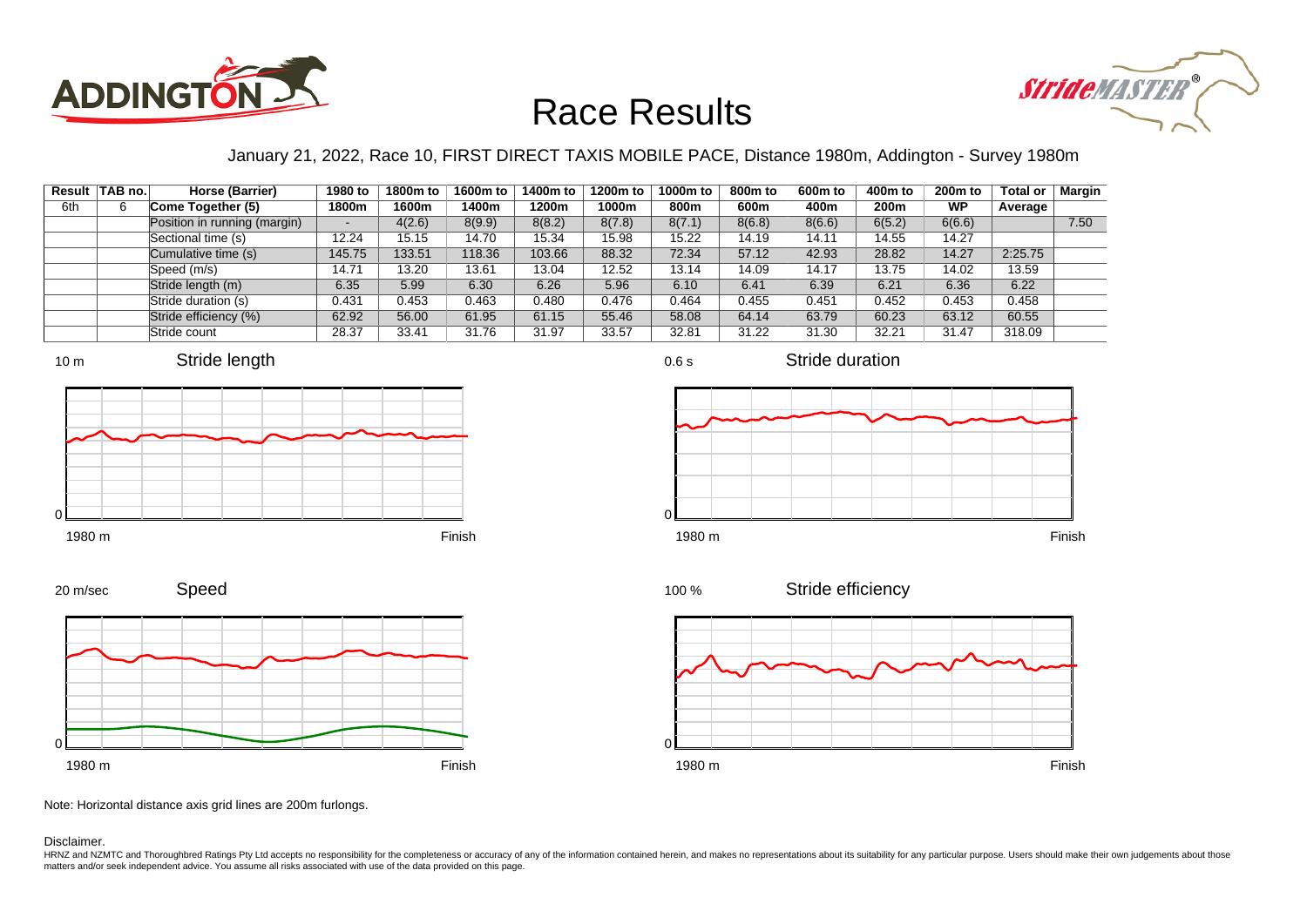



### January 21, 2022, Race 10, FIRST DIRECT TAXIS MOBILE PACE, Distance 1980m, Addington - Survey 1980m

| Result | TAB no. | Horse (Barrier)              | 1980 to                  | 1800m to | 1600m to | 1400m to | 1200m to | 1000m to | 800m to | 600 <sub>m</sub> to | 400m to | 200 <sub>m</sub> to | <b>Total or</b> | Margin |
|--------|---------|------------------------------|--------------------------|----------|----------|----------|----------|----------|---------|---------------------|---------|---------------------|-----------------|--------|
| 7th    |         | Franco Stefan (4)            | 1800m                    | 1600m    | 1400m    | 1200m    | 1000m    | 800m     | 600m    | 400m                | 200m    | <b>WP</b>           | Average         |        |
|        |         | Position in running (margin) | $\overline{\phantom{a}}$ | 2(0.5)   | 2(1.9)   | 2(1.5)   | 2(1.8)   | 3(2.1)   | 4(3.4)  | 4(2.7)              | 5(3.7)  | 4(5.6)              |                 | 9.00   |
|        |         | Sectional time (s)           | 11.77                    | 14.18    | 14.90    | 15.46    | 16.14    | 15.50    | 14.10   | 14.51               | 14.62   | 14.84               |                 |        |
|        |         | Cumulative time (s)          | 146.02                   | 134.25   | 120.07   | 105.17   | 89.71    | 73.57    | 58.07   | 43.97               | 29.46   | 14.84               | 2:26.02         |        |
|        |         | Speed (m/s)                  | 15.30                    | 14.10    | 13.42    | 12.94    | 12.39    | 12.90    | 14.18   | 13.78               | 13.68   | 13.48               | 13.56           |        |
|        |         | Stride length (m)            | 6.46                     | 6.41     | 6.28     | 6.29     | 6.07     | 6.00     | 6.42    | 6.11                | 5.93    | 5.96                | 6.18            |        |
|        |         | Stride duration (s)          | 0.427                    | 0.454    | 0.468    | 0.486    | 0.490    | 0.465    | 0.453   | 0.443               | 0.433   | 0.442               | 0.456           |        |
|        |         | Stride efficiency (%)        | 65.17                    | 64.15    | 61.53    | 61.83    | 57.51    | 56.16    | 64.36   | 58.37               | 54.93   | 55.48               | 59.73           |        |
|        |         | Stride count                 | 27.87                    | 31.22    | 31.87    | 31.80    | 32.97    | 33.36    | 31.16   | 32.72               | 33.73   | 33.56               | 320.26          |        |







Stride duration











Note: Horizontal distance axis grid lines are 200m furlongs.

Disclaimer.

20 m/sec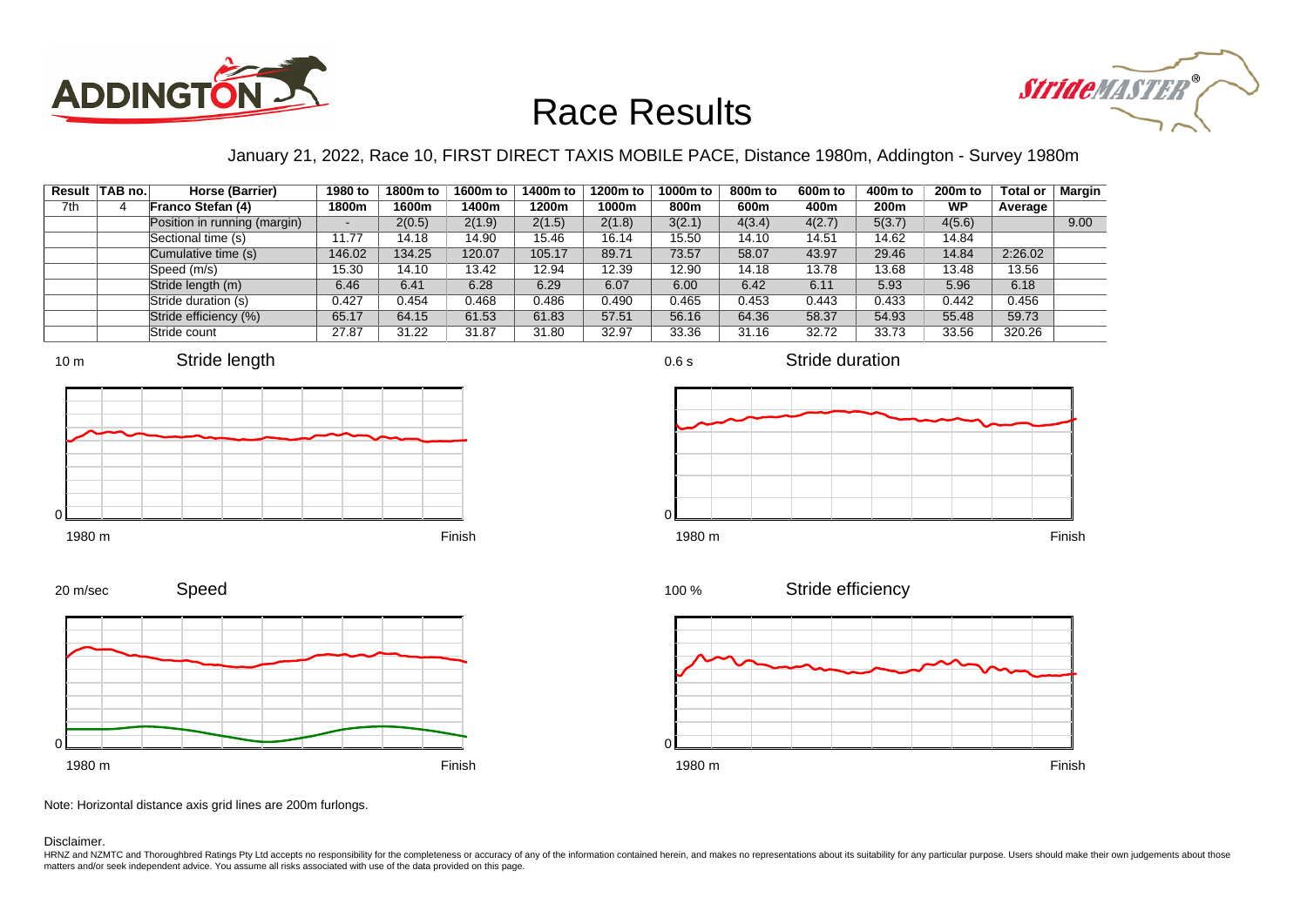



### January 21, 2022, Race 10, FIRST DIRECT TAXIS MOBILE PACE, Distance 1980m, Addington - Survey 1980m

0.6 s

|     | Result TAB no. | Horse (Barrier)              | 1980 to | 1800m to | 1600m to | 1400m to | 1200m to | 1000m to | 800 <sub>m</sub> to | 600m to | 400m to | 200 <sub>m</sub> to | <b>Total or</b> | Margin |
|-----|----------------|------------------------------|---------|----------|----------|----------|----------|----------|---------------------|---------|---------|---------------------|-----------------|--------|
| 8th |                | Reggie Golight (6)           | 1800m   | 1600m    | 1400m    | 1200m    | 1000m    | 800m     | 600m                | 400m    | 200m    | <b>WP</b>           | Average         |        |
|     |                | Position in running (margin) | -       | 8(5.0)   | 7(7.6)   | 6(5.8)   | 7(5.5)   | 6(5.2)   | 2(1.1)              | 2(1.0)  | 3(2.6)  | 7(7.2)              |                 | 13.80  |
|     |                | Sectional time (s)           | 12.62   | 14.36    | 14.69    | 15.35    | 16.05    | 14.60    | 14.20               | 14.60   | 15.08   | 15.34               |                 |        |
|     |                | Cumulative time (s)          | 146.89  | 134.27   | 119.91   | 105.22   | 89.87    | 73.82    | 59.22               | 45.02   | 30.42   | 15.34               | 2:26.89         |        |
|     |                | Speed (m/s)                  | 14.27   | 13.93    | 13.61    | 13.03    | 12.46    | 13.70    | 14.08               | 13.70   | 13.26   | 13.04               | 13.48           |        |
|     |                | Stride length (m)            | 6.85    | 6.86     | 6.83     | 6.72     | 6.27     | 6.47     | 6.71                | 6.52    | 6.34    | 6.42                | 6.59            |        |
|     |                | Stride duration (s)          | 0.481   | 0.493    | 0.502    | 0.516    | 0.503    | 0.473    | 0.476               | 0.476   | 0.478   | 0.492               | 0.489           |        |
|     |                | Stride efficiency (%)        | 73.42   | 73.59    | 72.95    | 70.57    | 61.44    | 65.48    | 70.35               | 66.51   | 62.75   | 64.39               | 67.88           |        |
|     |                | Stride count                 | 26.26   | 29.14    | 29.27    | 29.76    | 31.90    | 30.90    | 29.81               | 30.66   | 31.56   | 31.16               | 300.42          |        |



















Note: Horizontal distance axis grid lines are 200m furlongs.

#### Disclaimer.